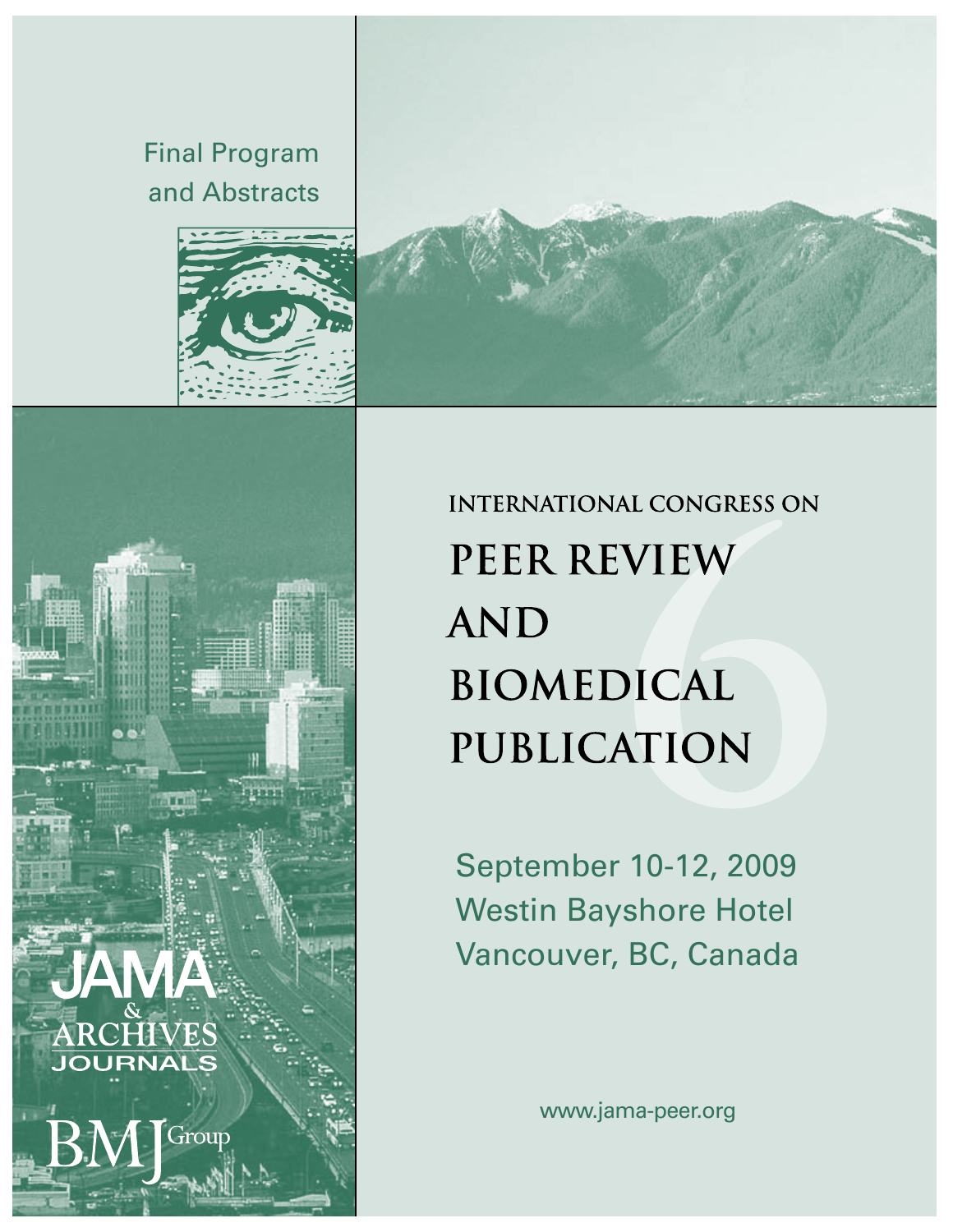# Program

All plenary sessions will be held in the Bayshore Grand Ballroom A-C. Poster sessions will be held in the Bayshore Grand Ballroom D-F. Breaks and Exhibits will be held in the Bayshore Grand Ballroom Foyer. Luncheons will be held in Stanley Park and Cypress Rooms.

## Thursday, September 10

### 7:30 AM – 8:30 AM

Registration, Coffee/Tea, and Exhibits

## 8:30 AM

Welcome and Introductions Drummond Rennie (UNITED STATES)

### 8:40 AM – 9:10 AM

Jumping Without Parachutes: Numbers, Knowledge and Biomedical Journals Steven Goodman (UNITED STATES)

# 9:10 AM – 10:30 AM

Authorship and Contributorship Moderator: Drummond Rennie (UNITED STATES)

Influence of Authorship Order and Corresponding Author on Perceptions of Authors' Contributions Mohit Bhandari, Jason Busse, Abhaya Kulkarni, P. J. Devereaux, Leece Pamela, Sohail Bajammal, Gordon Guyatt (CANADA)

Ghost Writers and Honorary Authorship: A Survey From the *Chinese Medical Journal*  Xiu-yuan HAO, Shou-chu QIAN, Su-ning YOU, Mou-yue WANG (China)

Prevalence of Honorary and Ghost Authorship in 6 General Medical Journals, 2009 Joseph Wislar, Annette Flanagin, Phil Fontanarosa, Catherine D. DeAngelis (UNITED STATES)

Ghost Writing: How Some Journals Aided and Abetted the Marketing of a Drug Lisa Bero, Jenny White (UNITED STATES)

## 10:30 AM – 11:00 AM

Refreshment Break and Visit Exhibits

## 11:00 AM – 12:00 PM

Peer Review Moderator: James Scott (UNITED STATES)

The Natural History of Peer Reviewers: The Decay of Quality Michael Callaham (UNITED STATES)

Does a Mentoring Program for New Peer Reviewers Improve Their Review Quality? A Randomized Controlled Trial

Debra Houry, Michael Callaham, Steven Green (United States)

Surveys of Current Status in Biomedical Science Grant Review: Funding Organizations and Grant Reviewers' Perspective

Sara Schroter, Trish Groves, Liselotte Højgaard (United Kingdom, Denmark)

#### 12:00 PM – 1:30 PM

Lunch and Visit Exhibits

## 1:30 PM – 3:10 PM

Data Sharing and Conflicts of Interest Moderator: Martin Van Der Weyden (Australia)

## Reproducible Research: Biomedical Researchers' Willingness to Share Information to Enable Others to Reproduce Their Results

Christine Laine, Michael Berkwits, Cynthia Mulrow, Mary Beth Schaeffer, Michael Griswold, Steven Goodman (UNITED STATES)

## Investigator Experiences With Financial Conflicts of Interest in Clinical Trials

Paula A. Rochon, Melanie Sekeres, John Hoey, Joel Lexchin, Lorraine E. Ferris, David Moher, Wei Wu, Sunila R. Kalkar, Marleen Van Laethem, Andrea Gruneir, Jennifer Gold, M. James Maskalyk, David L. Streiner, An-Wen Chan (CANADA)

Acknowledgment of Company Support in Research Publications From Investigator-Sponsored Studies John Ellison, Rosarito Jahn, Kirsten Kempe (UNITED STATES)

Commercial Relationships, Funding, and Full Publication of Randomized Controlled Trials Initially Reported in Conference Abstracts Isabel Rodriguez-Barraquer, Bonnielin Swenor, Roberta Scherer, Kay Dickersin (UNITED STATES)

## Perceptions and Integration of Conflict of Interest Disclosures Among Peer Reviewers Suzanne Lippert, Michael Callaham, Bernard Lo

(UNITED STATES)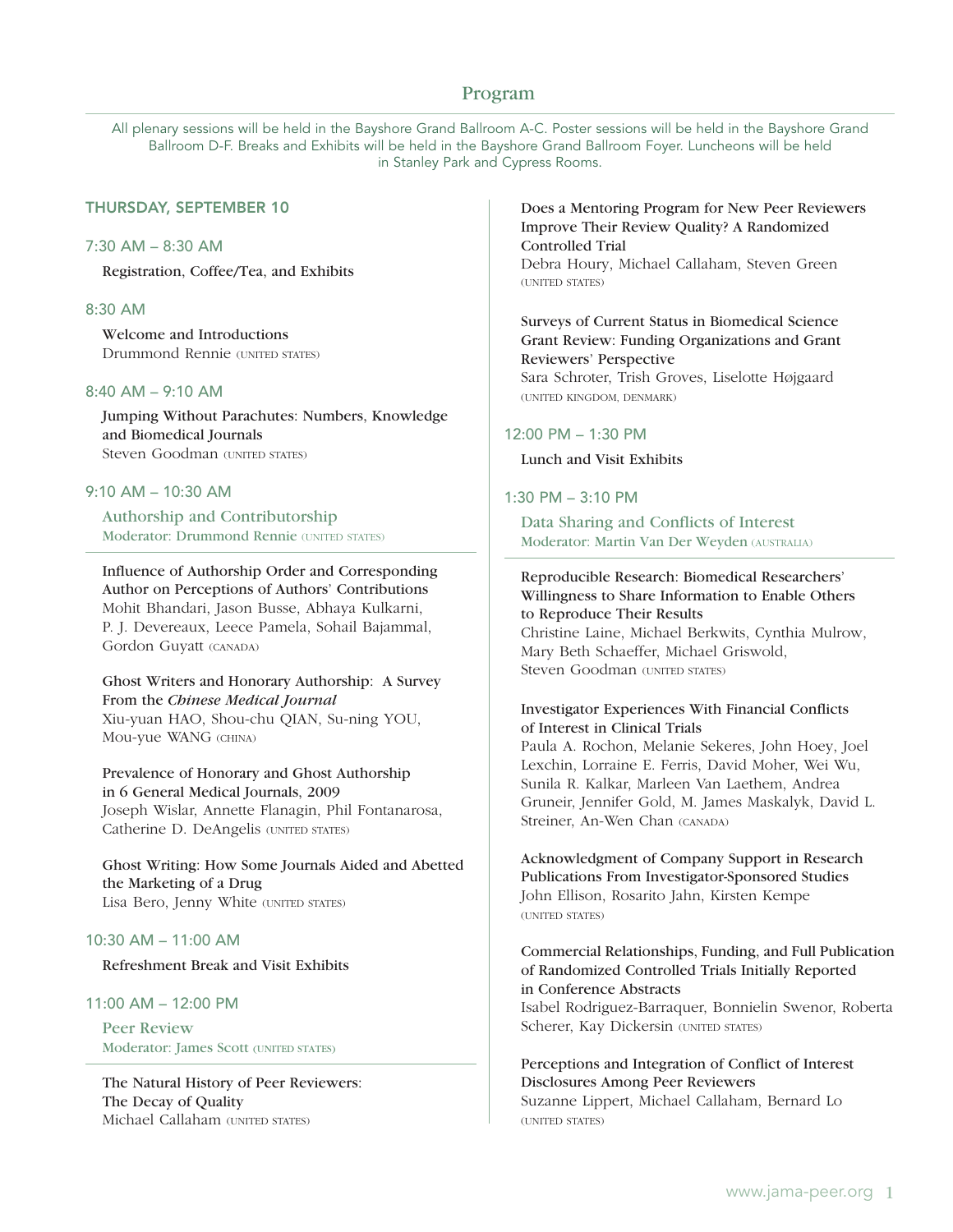## 3:10 PM – 3:45 PM

Refreshment Break and Visit Exhibits

3:45 PM – 5:25 PM

Editorial Training, Decisions, Policies, and Ethics Moderator: Edward W. Campion (UNITED STATES)

Background, Training, and Familiarity With Ethical Standards of Editors of Major Medical Journals Victoria Wong, Michael Callaham (UNITED STATES)

A Qualitative Study of Editorial Decisions About Publication of Randomized Trials at Major Biomedical Journals Kirby Lee, Elizabeth Boyd, Lisa Bero (UNITED STATES)

## Editorial Policies of Pediatric Journals: A Survey of Instructions for Authors

Joerg Meerpohl, Robert Wolff, Charlotte Niemeyer, Gerd Antes, Erik von Elm (Germany, United Kingdom, Switzerland)

Was *JAMA*'s Requirement for Independent Statistical Analysis Associated With a Change in the Number of Industry-Funded Studies It Published? Elizabeth Wager, Rahul Mhaskar, Stephanie Warburton, Benjamin Djulbegovic (UNITED KINGDOM, UNITED STATES)

What Ethical Issues Do Journal Editors Bring to COPE? Elizabeth Wager, Sabine Kleinert (UNITED KINGDOM)

# 6:00 PM – 7:00 PM

Welcome Reception Please join us for light hors d'oeuvres and drinks in the Bayshore Foyer.

#### Friday, September 11

7:30 AM – 8:30 AM

Registration, Coffee/Tea, and Exhibits

# 8:30 AM – 9:00 AM

Comparative Effectiveness Research Harold C. Sox Jr (UNITED STATES)

# 9:00 AM – 10:20 AM

Publication Pathways Moderator: Annette Flanagin (UNITED STATES)

# Predictors of Time to Publication of Manuscripts Rejected by Major Biomedical Journals

Kirby Lee, Nicholas Lehman, I'Alla Brodie, Lisa Bero (United States)

Publication of Research Reports After Rejection by the *New England Journal of Medicine* in 2 Time Periods Michael Bretthauer, Pam Miller, Edward W. Campion, **Jeff Drazen (UNITED STATES)** 

## An Evaluation of Time-to-Publication for Randomized Trials Submitted to the *BMJ*

Sara Schroter, Douglas G. Altman, John P. A. Ioannidis (United Kingdom, Greece)

Complexity of Peer Review Evaluations: Twelve-Year Prospective Study on Submitted Papers to a Specialized Journal Francine Kauffmann, Klaus Rabe, Béatrice Faraldo, Hélène Tharrault, Jean Maccario, Alan Leff (France, the Netherlands, United States)

## 10:20 AM – 11:00 AM

Refreshment Break and Visit Exhibits

11:00 AM – 12:00 PM

Publication Bias Moderator: Lisa Bero (UNITED STATES)

Testing for the Presence of Positive-Outcome Bias in Peer Review: A Randomized Controlled Trial Gwendolyn B. Emerson, Richard A. Brand, James D. Heckman, Winston J. Warme, Fredric M. Wolf, Seth S. Leopold (UNITED STATES)

#### Composite Outcomes Can Be Misleading

Gloria Cordoba, Lisa Schwartz, Steven Woloshin, Harold Bae, Peter Gøtzsche (DENMARK, UNITED STATES)

## Reporting Biases and Publication Strategy for Off-Label Indications: A Potent Mix

S. Swaroop Vedula, Ilyas Rona, Palko Goldman, Thomas Greene, Kay Dickersin (UNITED STATES)

### 12:00 PM – 1:30 PM

### Lunch and Visit Exhibits

1:30 PM – 2:30 PM Rhetoric Moderator: Richard Horton (UNITED KINGDOM)

"Spin" in Reports of Randomized Controlled Trials With Nonstatistically Significant Primary Outcomes Isabelle Boutron, Susan Dutton, Philippe Ravaud, Douglas G. Altman (UNITED KINGDOM, FRANCE)

Rhetoric Used in Reporting Research Results Lisa Bero, Yolanda Cheng (UNITED STATES)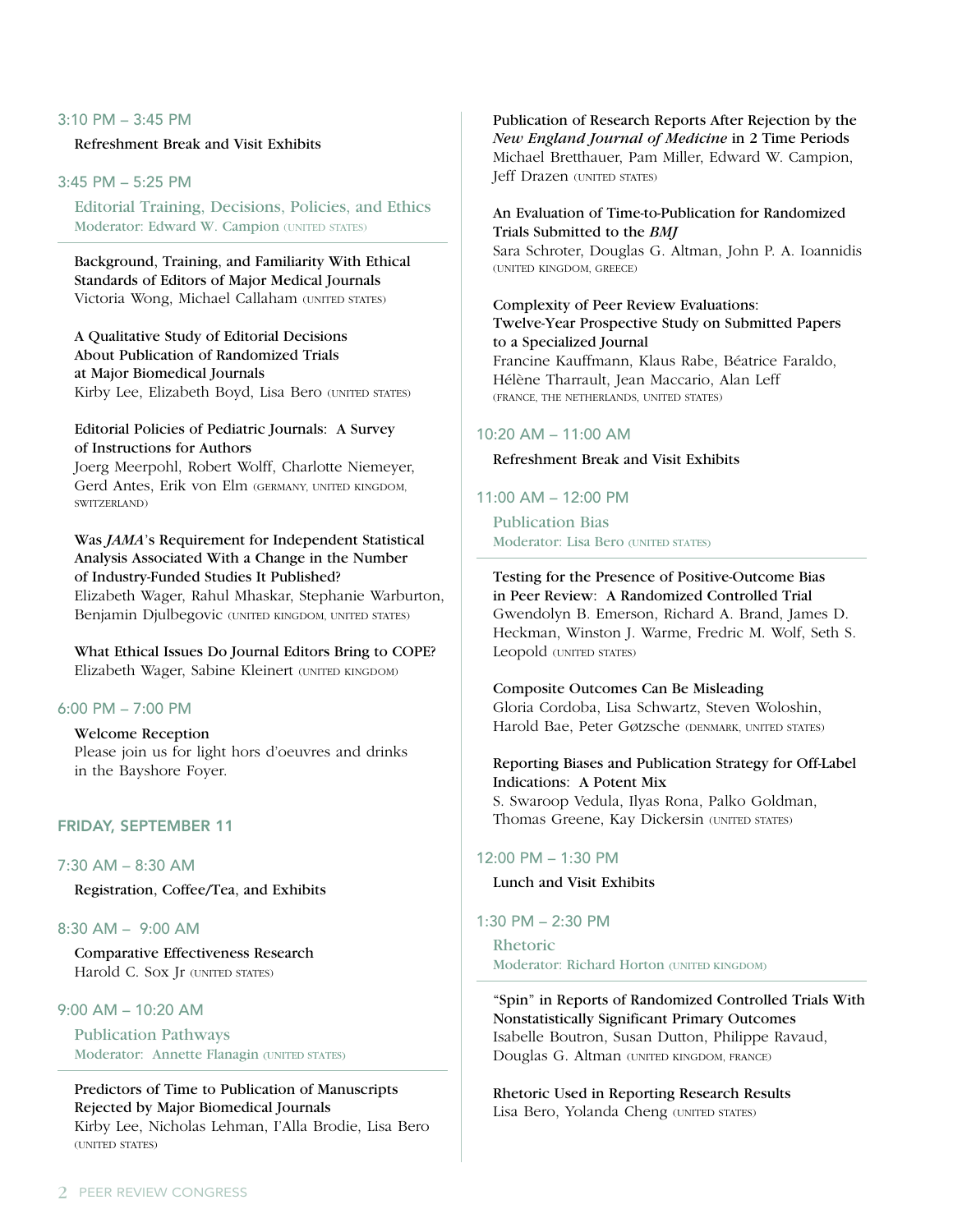A Propaganda Index for Screening Manuscripts Eileen Gambrill (UNITED STATES)

### 2:30 PM – 3:45 PM

Poster Sessions and Refreshments and Visit Exhibits (See poster session listing on page 5 for details.)

# 3:45 PM – 5:05 PM

Trial Registration Moderator: Catherine D. DeAngelis (UNITED STATES)

# Frequency and Nature of Changes in Primary Outcome Measures

Deborah A. Zarin, Tony Tse, Rebecca J. Williams (UNITED STATES)

Trial Registration Can Be a Useful Source of Information for Quality Assessment: A Study of Trials Records Retrieved From the WHO Search Portal Ludovic Reveiz, An-Wen Chan, Karmela Krleža-Jerić, Carlos Granados, Pinart Mariona, Itziar Etxeandia, Diego Rada, Monserrat Martinez, Andres Cardona (Colombia, United States, Canada, Spain)

Registration Completeness and Changes of Registered Data in ClinicalTrials.gov for Clinical Trials Published in ICMJE Journals After September 2005 Deadline for Mandatory Trial Registration

Ana Marušić, Mirjana Huic, Matko Marušić (CROATIA)

Is Protocol Information Recorded in ClinicalTrials.gov Useful for Systematic Reviewers Relying on Conference Abstracts? Roberta Scherer, Ann-Margret Ervin, JaKeisha Taylor, Kay Dickersin (UNITED STATES)

#### World Association of Medical Editors Meeting

Friday, September, 11, 2009 6:30 PM – 8:30 PM

The officers of the World Association of Medical Editors (WAME) invite all WAME members, as well as other Peer Review Congress registrants, to the WAME meeting. The meeting will include WAME business, a small-journals research report, discussion of the WAME training program currently under development, and discussion of ethics cases led by the WAME Publication Ethics Committee. WAME is a voluntary association of more than 1500 editors from 92 countries who seek to foster cooperation among editors of peer-reviewed medical journals worldwide and to provide resources and guidelines to help editors raise the standards of scientific publication. For more information about WAME, visit www.wame.org.

# SATURDAY, SEPTEMBER 12

## 7:30 AM – 8:30 AM

Registration, Coffee/Tea, and Exhibits

## 8:30 AM – 9:00 AM

Peer Review Congresses, 1986 to 2009: Victory? Defeat? Both? Drummond Rennie (UNITED STATES)

## 9:00 AM – 10:00 AM

Quality of Reporting I Moderator: David Moher (CANADA)

## Quality of Survey Reporting in

High-Impact-Factor Journals Carol Bennett, Sara Khangura, Jamie Brehaut, Ian Graham, David Moher, Beth Potter, Jeremy Grimshaw (Canada)

Citation of Prior Research in Reports of Clinical Trials Karen Robinson, Steven Goodman (UNITED STATES)

Utility of Editorials and Commentaries That Accompany Publication of Research Studies Diane Civic (UNITED STATES)

## 10:00 AM – 11:00 AM

Poster Sessions and Refreshments and Visit Exhibits (See poster session listing on page 5 for details.)

# 11:00 AM – 12:00 PM

Quality of Reporting II Moderator: Douglas G. Altman (UNITED KINGDOM)

## Acknowledging Limitations in Biomedical Studies: The ALIBI study

Milo Puhan, Nadine Heller, Irena Joleska, Lara Siebeling, Patrick Muggensturm, Martin Umbehr, Steven Goodman, Gerben ter Riet (UNITED STATES, Switzerland, the Netherlands)

# Reporting of Eligibility Criteria of Randomized Trials: Comparison Between Trial Protocols and Journal Articles

Anette Blümle, Erik von Elm, Joerg Meerpohl (Germany, Switzerland)

# Reporting of Continuous Outcome Measures in Randomized Clinical Trials: Is the Whole Story Being Told?

David Schriger, Dan Savage, Douglas G. Altman (United States, United Kingdom)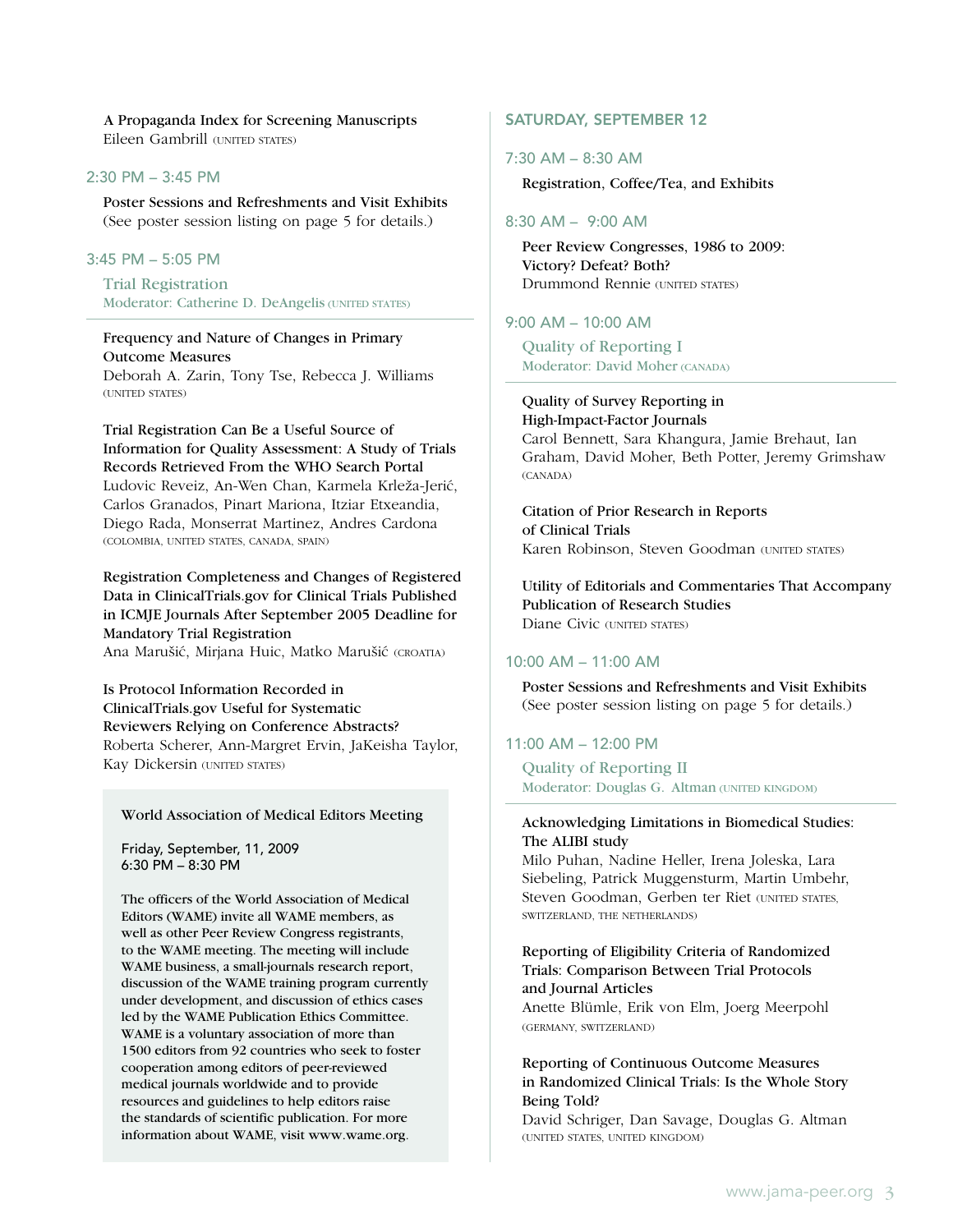# 12:00 PM – 1:30 PM

Lunch and Visit Exhibits

# 1:30 PM – 2:50 PM

Quality of Reporting III Moderator: Paul Hebert (CANADA)

## CONSORT for Improving the Quality of Reports of Randomized Trials: A Longitudinal Study of PubMed-Indexed Articles Sally Hopewell, Susan Dutton, Ly-mee Yu, An-Wen

Chan, Douglas G. Altman (UNITED KINGDOM, CANADA)

CONSORT Guidelines for Reporting Abstracts of Randomized Trials: A Survey of Its Impact on High-Impact Journals Sally Hopewell, Isabelle Boutron, Mike Clarke (United Kingdom, France)

# Reporting Clinical Trial Subgroup Analyses: A Proposal for Rigorously Assessing Heterogeneity in Treatments Effects

David Kent, Peter Rothwell, John P. A. Ioannidis, Douglas G. Altman, Rodney Hayward (UNITED STATES, United Kingdom, Greece)

Reporting Guidelines for Clinical Research: A Systematic Review David Moher (CANADA)

2:50 PM – 3:20 PM

Refreshment Break

# 3:20 PM – 5:00 PM

Postpublication Citations, Indexing, Responses, and Online Publishing Moderator: Fiona Godlee (UNITED KINGDOM)

Impact Factors of Secondary Journals Cynthia Lokker, R. Brian Haynes, K. Ann McKibbon, Nancy Wilczynski (Canada)

Does Journal Indexation Depend on the Origin of Publication? A Retropspective Cohort Study of Anesthesia Journals Indexed in MEDLINE and EMBASE Martin Tramèr, Nadia Elia, Jean-Daniel Junod, Teresa Dib, Christian Mazza (SWITZERLAND)

Authors' Reply to Substantive Criticism Raised in Online Letters to the Editor Peter Gøtzsche, Tony Delamothe, Fiona Godlee, Andreas Lundh (DENMARK, UNITED KINGDOM)

Reader Response to an Online Clinical-Decision Feature With Polls and Commenting Patricia Kritek, Edward W. Campion, Pam Miller

(UNITED STATES)

Use of the Internet by Print Medical Journals in 2003-2009: A Longitudinal Observational Study David Schriger, Rashida Merchant, Ariana Chehrazi, Douglas G. Altman (UNITED STATES, UNITED KINGDOM)

# 5:00 PM

Summary and Adjournment Drummond Rennie (UNITED STATES)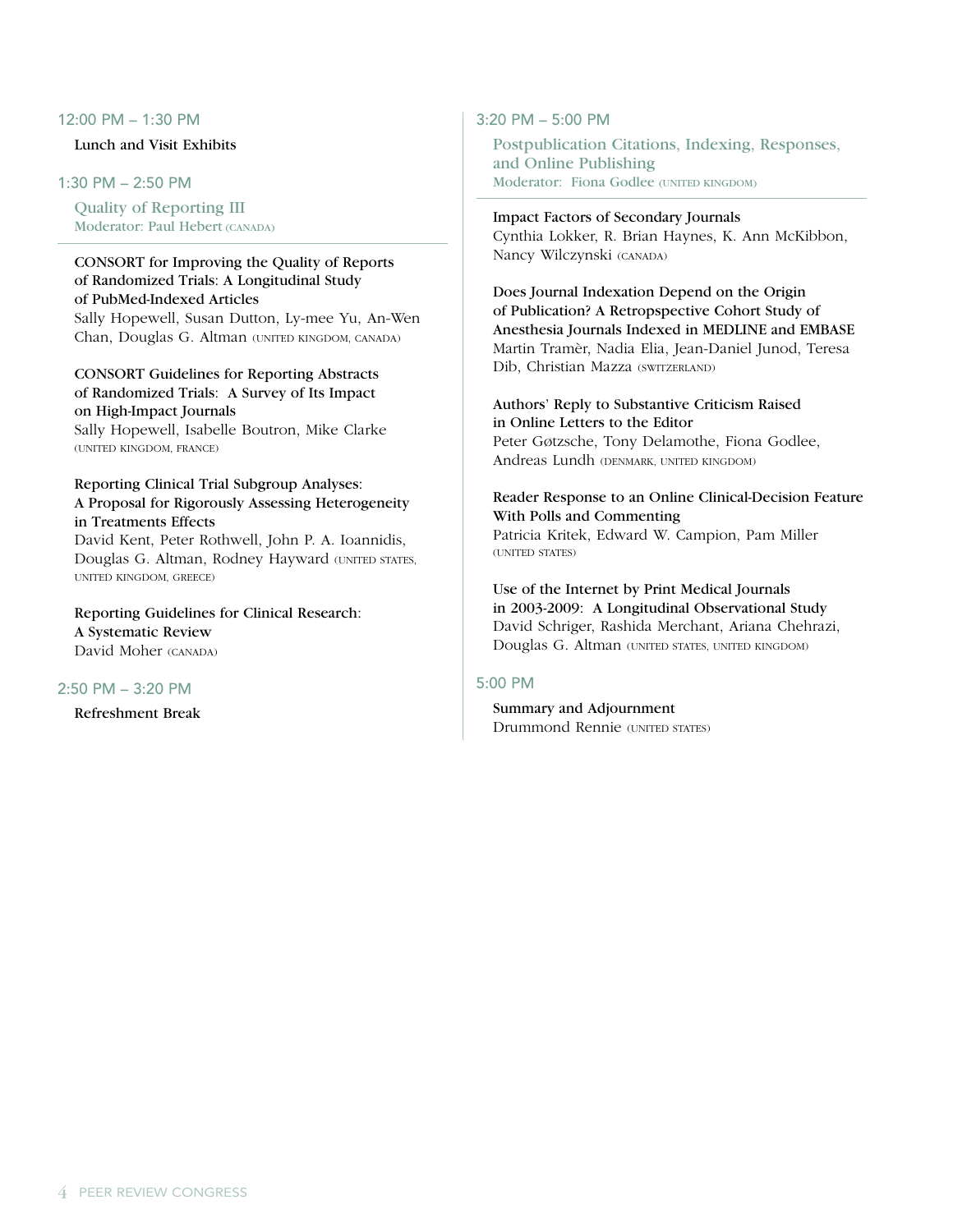# Abstracts to Be Presented as Posters

## Posters will be presented during 2 sessions on Friday and Saturday, September 11 and 12.

#### Advertising

A Survey on Publication Standards of Medical Drug and Device Advertisements Published in Core Medical Journals in China Youping LI, Liang DU, Yao-long CHEN, Min CHEN (CHINA)

Papers Supporting Advertisements in Medical Journals: A Continuation of the Case-Control Study Vasiliy Vlassov (Russia)

### Authorship and Contributorship

Factors Associated With Multiple Authorship in Peer-Reviewed Papers Regarding Pregnancy Over 3 Decades Brian Mercer, Catherine Spong, James Scott (UNITED STATES)

#### Bias

The Value of Lesser-Impact-Factor Surgical Journals as a Source of Negative and Inconclusive Outcomes Reporting Ziad Kanaan, Susan Galandiuk, Margaret Abby, Katherine Shannon, Daoud Dajani, Hiram C. Polk (UNITED STATES)

## Differences in Editorial Board Reviewer Behavior Based on Gender

Deborah Wing, Rebecca Benner, Rita Petersen, James Scott (UNITED STATES)

Eligibility Criteria of Randomized Controlled Trials of Acutely Ill and Hospitalized Patients With Acute Lung Injury or Sepsis Chris Lazongas, Andrew Toren, Ruxandra Pinto, Niall Ferguson, Robert Fowler (CANADA)

Multiple Publication of Positive vs Negative Trial Results in Review Articles: Influence on Apparent Weight of the Evidence Erick Turner (UNITED STATES)

#### Reasons for Not Publishing Studies: A Meta-analysis of Data From Empirical Studies

Fujian Song, Caroline Hing, Sheetal Parekh, Lee Hooper, Yoon Loke, Jon Ryder, Alex Sutton, Ian Harvey (United Kingdom)

#### Citation Analysis

Bibliometric Analysis of Latin American Presence in Pediatric Publications: Geographical Distribution and Countries' Impact Factor

Paula Otero, Norma Rossato, Pablo Duran, Fernando Ferrero, Hebe Gonzalez Pena, Susana Rodriguez, Jose Ceriani Cernadas (Argentina)

Demographics and Intellectual Market Share of Medical Journals Victoria Wong, Michael Callaham (UNITED STATES)

## Conflicts of Interest

Sponsorship of Medical Textbooks by Drug or Device Companies Andreas Lundh, Peter Gøtzsche (Denmark)

Conflict of Interest and Disclosure Policies in Psychiatry and Medicine: A Comparative Study of Peer-Reviewed Journals Gauri Khurana, Schuyler Henderson, Garry Walters, Andres Martin (UNITED STATES, AUSTRALIA)

The Impact of Disclosing Financial Ties in Research and Care: A Systematic Review

Adam Licurse, Emma Barber, Steven Joffe, Cary Gross (United States)

#### Screening Investigator Financial Conflict of Interest: A Checklist for Authors, Editors, and Readers

David Moher, Paula Rochon, John Hoey, An-Wen Chan, Lorraine Ferris, Joel Lexchin, Marleen Van Laethem, Sunila Kalkar, Melanie Sekeres, Wei Wu, Andrea Gruneir (Canada, United States)

## Data Sharing

#### Medical Journal Editor Perspectives on Sharing Results Data From Patient-Oriented Research: A WAME Survey

Karmela Krleža-Jerić, Ida Sim, Ana Marušić, Ludovic Reveiz, Carlos Granados (Canada, United States, Croatia, Colombia)

## Editorial Decision Process

Consistency of Decision Making by Editors: The Relation Between Reviewers' and Editors' Ratings and Future (10 Years) Citation

Tobias Opthof, Ruben Coronel (THE NETHERLANDS)

Evaluation of Editor's Judgment on Quality of Articles Heidi Logothetti, Sheryl Martin, Rebecca Benner, James Scott, John Queenan, Catherine Spong (UNITED STATES)

Subjectivity and the Science of Peer Review: What Qualitative Research Can Tell Us About Editorial Processes at Major Medical Journals Wendy Lipworth (Australia)

## Ethical Concerns

Informed Consent in Clinical Studies Published in the *Chinese Medical Journal*: Comparison of 2001-2004 and 2005-2008 Mouyue WANG (China)

Ethical Concerns of Nursing Journal Reviewers: An International Survey Marion Broome, Molly Dougherty, Margaret Freda, Margaret Kearney, Judith Baggs (UNITED STATES)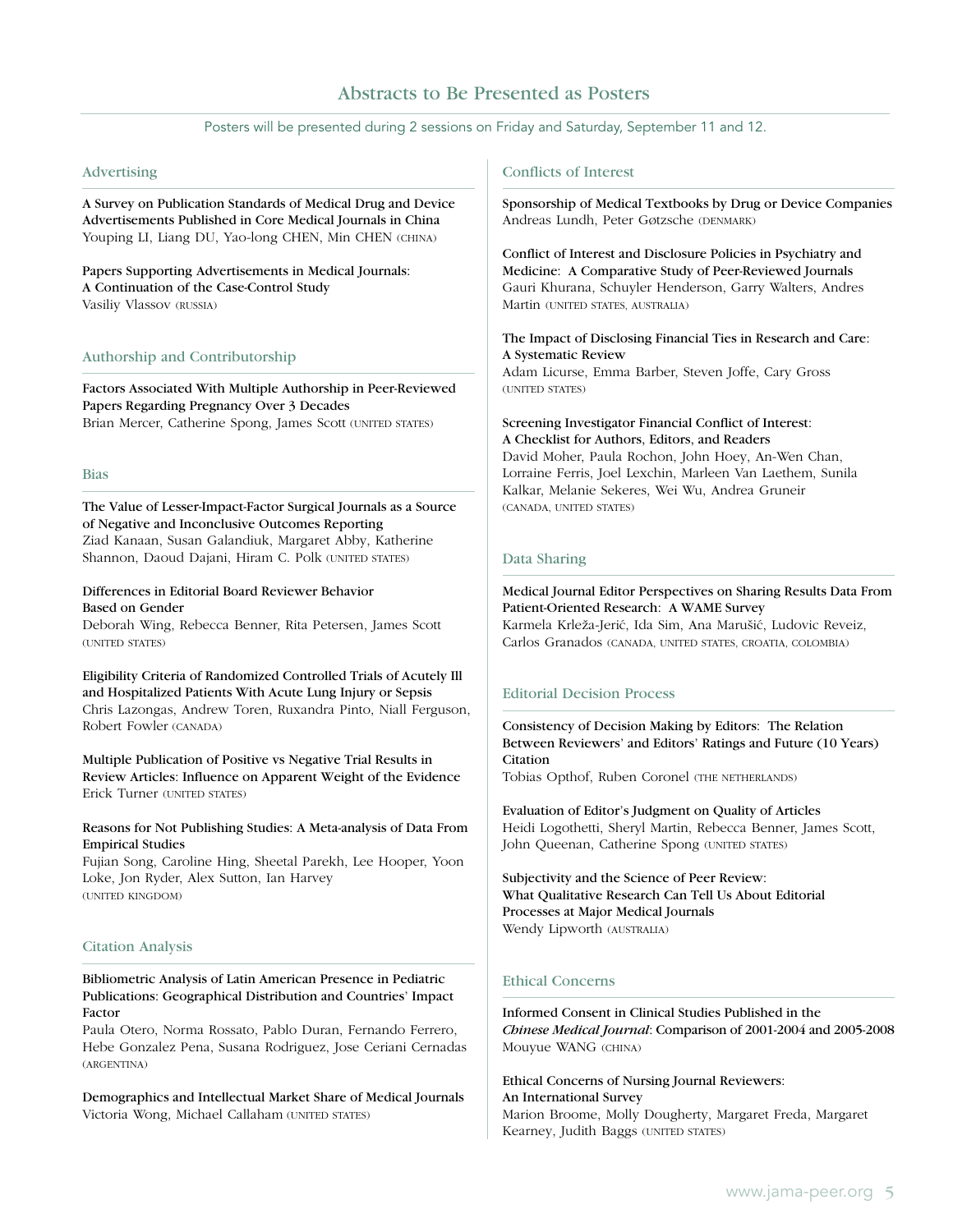Must Research Using Publicly Available Anonymous Databases Undergo IRB Review? Views From Journals and IRBs Ingrid Nygaard, Sheryl Martin (UNITED STATES)

Ethics Committee Review Requirements for Published Abstracts of Human Research Presented at Major Medical Association Meetings

Robert Dellavalle, Rachel Simmons (UNITED STATES)

### Funding/Grant Peer Review

Quality Assurance of Grant Applications: Confirmation of Publication Records Liza Chan, Kathryn Graham, Pam Valentine, Jacques Magnan (CANADA)

## Instructions for Authors

Completeness of Journal Instructions for Authors Jane C. Wiggs (UNITED STATES)

High-Impact-Factor Journals Offer Limited Guidance to Authors Reporting Survey Research Sara Khangura, Carol Bennett, Jamie Brehaut, Jeremy Grimshaw, David Moher, Beth Potter (Canada)

### Open Access

Impact of Free Access of Articles on Content and Impact Factor of an Indian Biomedical Journal Anju Sharma, Satyanarayana Kanikaram (INDIA)

#### Peer Review

ET Study: Enhancing Transparency of Biomedical Journals Erik Cobo, Agustí Urrutia, Albert Selva-O'Callagham, Francesc Cardellach, Josep Maria Ribera, Jordi Cortés, Francesc Miras, Celestino Rey-Joly, Miquel Vilardell-Tarres (Spain)

Diversity and Quality of Reviews for a Generalist Medical Journal William Phillips, Robin Gotler, Laura McLellan, Stephen Zyzanski (United States)

Implementation of a Medical Journal Peer Reviewer Stratification System Based on Quality and Reliability Steven Green, Michael Callaham (UNITED STATES)

Assessment of Reviewers Recommended by Authors vs Editors: Is There Bias? Monica Helton, William Balistreri (UNITED STATES)

Peer Review in Journals Published by Oxford Journals Huw Price (UNITED KINGDOM)

Quality of Peer Reviews in 3 Nursing Journals From the Perspective of Authors and Editors Sandra Thomas, Mona Shattell, Peggy Chinn, W. Cowling (United States)

Nursing Journal Peer Reviewers' Views on Quality Indicators in Publishing

Molly Dougherty, Margaret Freda, Margaret Kearney, Judith Baggs, Marion Broome (UNITED STATES)

Peer Review in Small vs Non-Small Biomedical Journals Farrokh Habibzadeh, Rob Siebers (Iran, New Zealand)

Effects of Training Reviewers on Quality of Peer Review: A Retrospective Survey Ying YANG (CHINA)

Peer Reviewers' Recommendations at the *Journal of General Internal Medicine,* 2004-2008: Style or Substance? Richard Kravitz, Peter Franks, Martha Gerrity, Mitchell Feldman, Cindy Byrne, William Tierney (UNITED STATES)

Trends in Using Insecure e-Mail Services in Communication With Journal Editors

Krešimir Šolić, Vesna Ilakovac, Ana Marušić, Matko Marušić (Croatia)

### Postpublication Perceptions and Influence

Canadian Physicians' Perceptions About Biomedical Journals Erica Frank, Carolina Segura, Ariella Zabar (Canada)

The Influence of the Impact Factor on Discussions Between Doctors and Their Patients: The Case of Rosiglitazone Jim Nuovo (United States)

# Publishing Models

Transformation of the A*merican Journal of Obstetrics & Gynecology* From a Traditional Format to a "New Format" Thomas Garite (UNITED STATES)

A New Journal Mode: Public Peer Review, Open Access on Web 2.0 Xibin SHEN (China)

### Publication Pathway

What Happens to Rejected Manuscripts? Kenneth Noller, Sheryl Martin, James Scott (UNITED STATES)

Submission and Peer Review Frequencies Before Acceptance: An Analysis of Submissions by an Academic Medical Center Colleen Sauber, LeAnn Stee, Sarah Jenkins, Margery Lovejoy (UNITED STATES)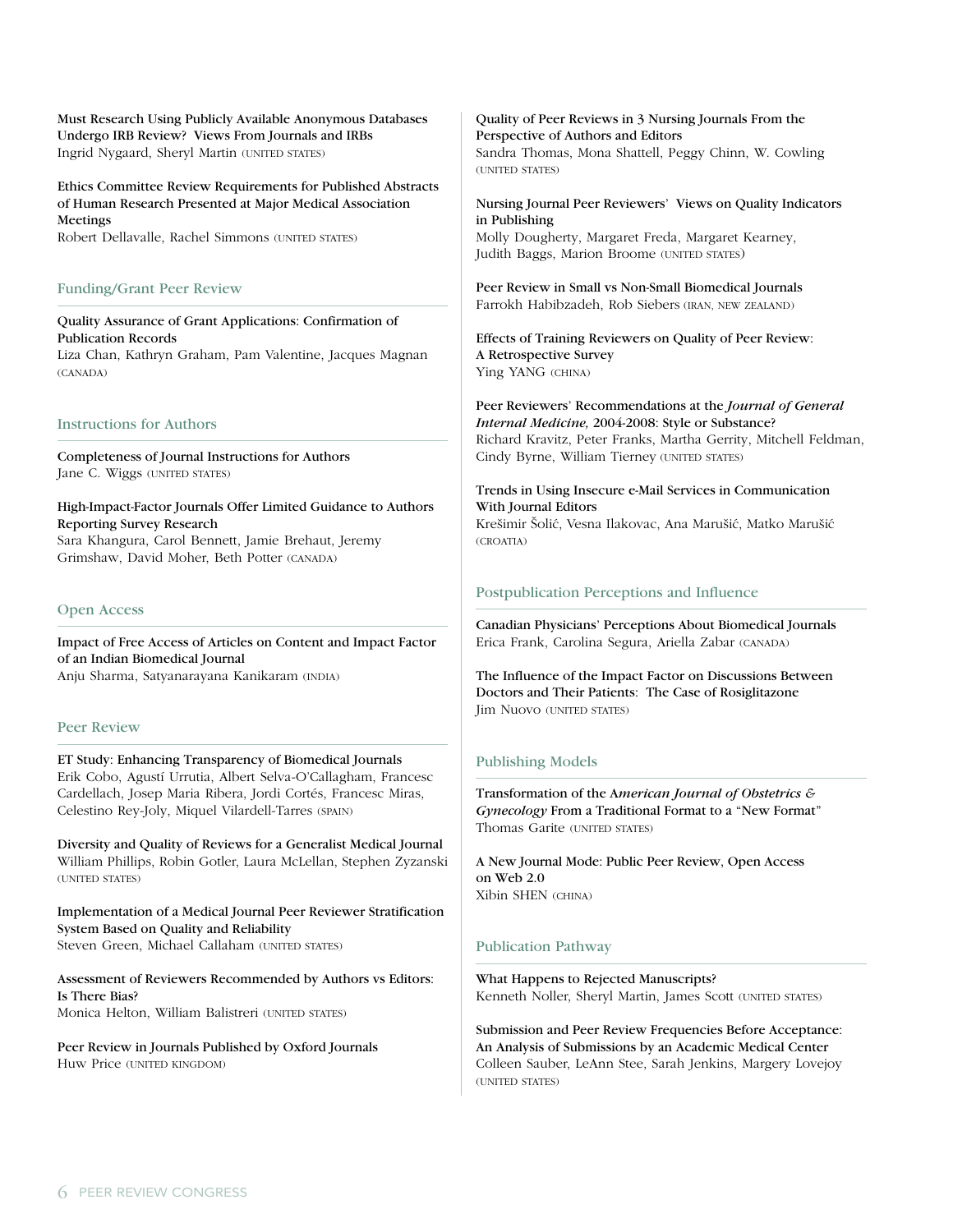### Quality of the Literature

Evolution of Thoracic Surgical Literature Maurice Blitz, Andrew Graham, Sean McFadden, Sean Grondin, Gary Gelfand (UNITED STATES, CANADA)

Pharmacovigilance and "Local" Literature: The Italian Bibliography Claudio Oliveri, Daniela Ranzani (ITALY)

### Quality of Online Information

Multilayer Quality Control for Publications and Online Lectures Faina Linkov, Gilbert Omenn, Ismail Serageldin, Vinton Cerf, Ronald LaPorte (UNITED STATES, EGYPT)

Citations to Web Sites in Scientific Papers: The Permanence of Native and Archived References Andrea Thorp, David Schriger (UNITED STATES)

Understanding Why the US National Library of Medicine Fails to Properly Index the Publication Type of a Meaningful Number of Randomized Controlled Trials Susan Wieland, Kay Dickersin (UNITED STATES)

## Quality of Reporting

Quality Review of Clinical Guidelines Anne Hilde Rosvik, Trond Bjornerud, Espen Movik, Magne Nylenna (Norway)

#### Development of Clinical Guidelines in Norway: Do Patients Participate?

Anne Hilde Rosvik, Trond Bjornerud, Espen Movik, Magne Nylenna (Norway)

## Variability of Standards for Reporting Tumor-Graft Data in Preclinical Cancer Therapeutic Studies

Nilofer Azad, Adam Pascoe, Elizabeth Sugar, Scott Kern (UNITED STATES)

## Challenges in Peer Reviewing Evidence-Based Clinical Practice Guidelines: Do We Know the Degree to Which the Guidelines Reflect Underlying Evidence?

Tianjing Li, Roberta Scherer, Elizabeth Ssemanda, Ann-Margret Ervin, Kay Dickersin (UNITED STATES)

#### Reporting Guidelines for Surveys: Limited Guidance and Little Adherence

Carol Bennett, Sara Khangura, Jamie Brehaut, Jeremy Grimshaw, David Moher, Beth Potter (CANADA)

Publication of Methods in Focus Group Research: Are There Quality Standards for Qualitative Research? Chima Ndumele, Genna Ableman, Beverly Russell, Edith Gurrola, LeRoi Hicks (UNITED STATES)

## Citing the CONSORT Statement and Explanation and Elaboration Paper: What's It All About?

David Moher, Mary Ocampo, Kenneth Schulz, Sally Hopewell, Douglas G. Altman (CANADA, UNITED STATES, UNITED KINGDOM)

#### Inconsistent and Incompletely Reported Outcomes in Randomized Trials of Kidney Transplantation

Angela Webster, Lorenn Ruster, Alistair Merrifield, Gail Higgins, Daniel Owers, Jonathan Craig (Australia)

### The SPIRIT Initiative: Defining Standard Protocol Items for Randomized Trials

An-Wen Chan, Jennifer Tetzlaff, Douglas G. Altman, Peter Gøtzsche, Asbjørn Hróbjartsson, Karmela Krleža-Jerić, Andreas Laupacis, David Moher (United States, Canada, United Kingdom, Denmark)

Assessment of Randomized Controlled Trials Published in the *Chinese Medical Journal* From 2007 to 2008 Jing SUN, Kun HAN, Shou-chu QIAN, Su-ning YOU (China)

Application of Item Response Theory to Manuscript Rating Scales Brian Budgell, Takeo Nakayama (Canada, Japan)

The Null Hypothesis Significance Test in Health Sciences Research (1995-2006): Statistical Analysis and Interpretation Luis Silva, Patricio Suarez, Ana Fernandez, Vanesa Alvarez, Tania Iglesias (Cuba, Spain)

### **Retractions**

Why and How Do Journals Retract Articles? Elizabeth Wager, Peter Williams (UNITED KINGDOM)

Round Up the Usual Suspects? Involvement of Medical Writers and the Pharmaceutical Industry in Retracted Publications Karen Woolley, Mark Woolley, Rebecca Lew, Narelle Bramich, Julie Ely, Serina Stretton, Julie Monk, Janelle Keys (Australia)

#### **Training**

A Survey of Past Participants in the *Annals of Emergency Medicine* Editorial Board Fellowship Program Teri Reynolds, Michael Callaham (UNITED STATES)

## Trial Registration

Association of Trial Registration With the Results and Conclusions of Published Trials of New Oncology Drugs Nicolas Rasmussen, Kirby Lee, Lisa Bero (UNITED STATES)

Characterizing Sponsor-Imposed Restrictions on Disclosing Results of Clinical Trials Tony Tse, Deborah Zarin (UNITED STATES)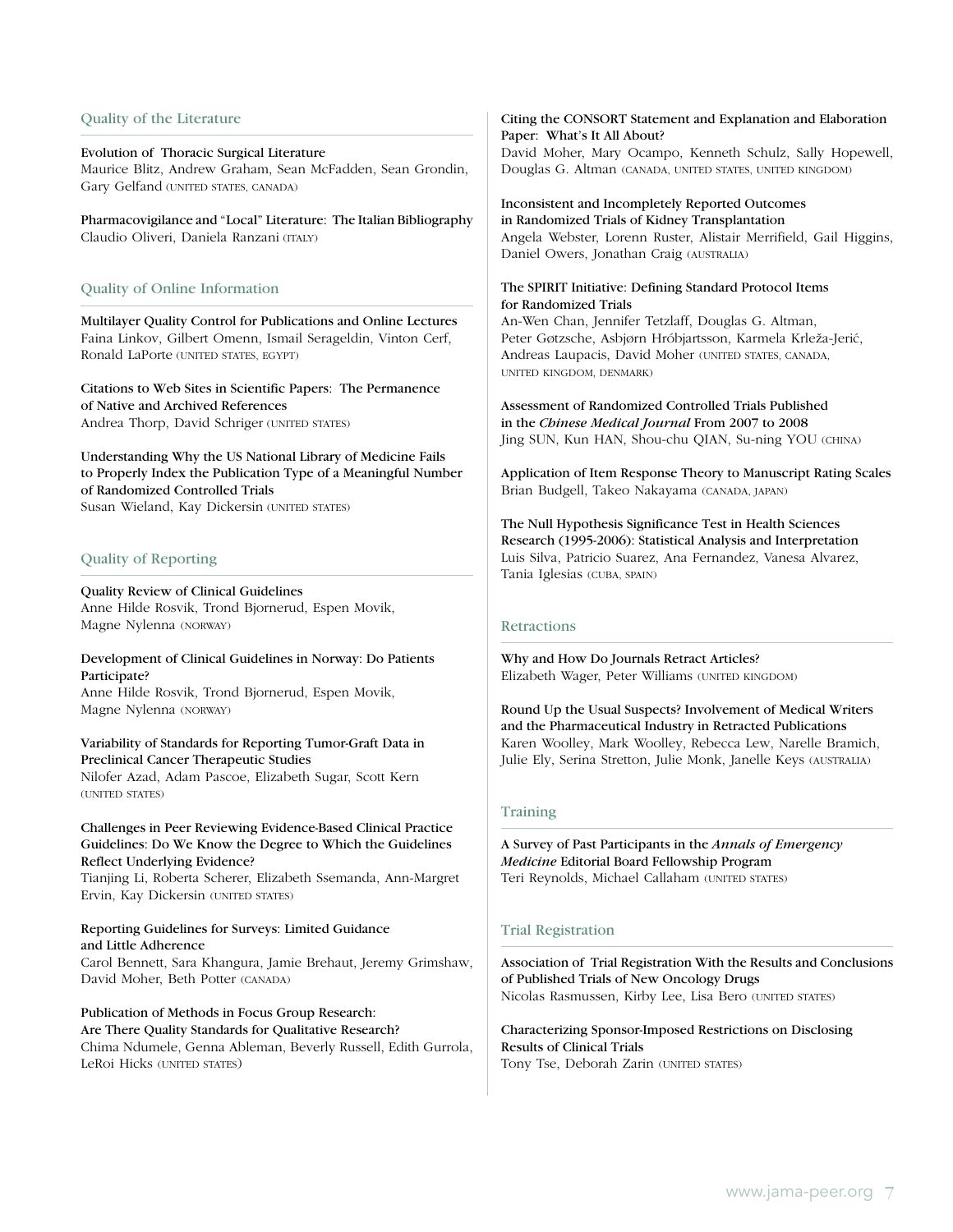### **ELSEVIER**

#### www.elsevier.com

Elsevier is the world's leading publisher of science and health information. In partnership with our authors, editors, editorial board members, reviewers, and society partners, we take great pride in delivering world-class information and innovative tools to researchers, students, educators, and practitioners worldwide. We strive to improve health outcomes, advance understanding of disease, and strengthen health systems by providing the highest quality peer-reviewed literature in print and online.

### *New England Journal of Medicine*

#### nejm.org

The *New England Journal of Medicine* (NEJM.org) is the world's leading medical journal and Web site. *NEJM* publishes peer-reviewed research and interactive clinical content for physicians, educators, and the global medical community.

## American College of Physicians

#### www.acponline.org

The American College of Physicians (ACP) provides education, information, and advocacy for over 126,000 internal medicine specialists and subspecialists. ACP is the publisher of *Annals of Internal Medicine*, with an impact factor of 17.5. Our mission is to promote excellence in the practice of internal medicine and in clinical research.

#### eJournalPress

#### www.ejpress.com

eJournalPress is focused on providing individualized, Web-based solutions to scholarly publications. Our goal is to provide expert programming, innovative technology, and a responsive support team.

## JOSIAH MACY, JR FOUNDATION

### www.josiahmacyfoundation.org

The Josiah Macy, Jr Foundation is a private foundation dedicated to improving the health and health care of individuals and the public. The Foundation focuses its support on demonstration projects and conferences designed principally to strengthen the education and training of physicians and other health care professionals.

#### McGraw-Hill

#### www.mcgraw-hill.com

Titles such as *Harrison's Principles of Internal Medicine* have established McGraw-Hill as a preeminent publisher of medical content. In partnership with *JAMA*, McGraw-Hill offers JAMAevidence, a leading online resource for learning and teaching evidence-based medicine. Also in conjunction with *JAMA*, McGraw-Hill publishes 3 books essential to evidence-based practice, including the *Users' Guides to the Medical Literature* and *The Rational Clinical Examination*.

#### WILEY-BLACKWELL

#### www.interscience.wiley.com

Wiley-Blackwell is the international scientific, technical, medical, and scholarly publishing business of John Wiley & Sons. Wiley-Blackwell publishes The Cochrane Library, *BMJ* Evidence-Based Medicine Books, and more than 700 leading society journals. For more information, please visit www.interscience.wiley.com.

### American Medical Writers Association

#### www.amwa.org

The American Medical Writers Association (AMWA) is the leading resource for medical communicators and is dedicated to providing education and promoting excellence in the writing, editing, and production of medical communications. AMWA has more than 5,500 members engaged in the medical or allied health professions and sciences throughout the world.

#### Rockefeller University Press

#### www.rupress.org

Since 1905, The Rockefeller University Press has been committed to identifying and publishing the highest quality research. All editorial decisions are made by active academic scientists, and all peer review operations and prepress production functions are carried out at the Press office in New York.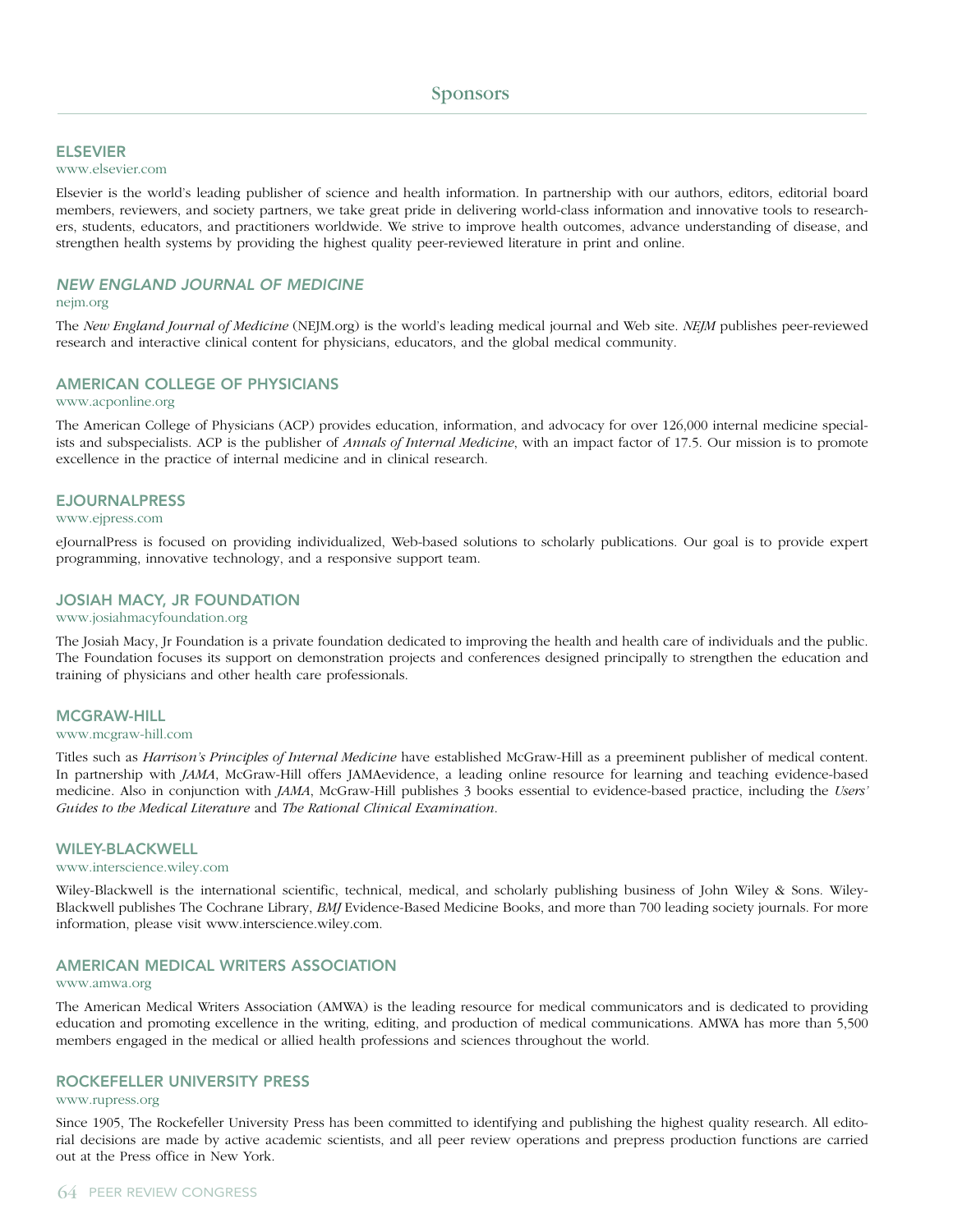## Aries Systems Corporation

#### www.editorialmanager.com

Aries Systems innovative workflow solution, Editorial Manager, is a fast, easy, and effective online peer review system. Editorial Manager is currently deployed with over 3,350 publications.

#### Bench>Press

#### benchpress.highwire.org/

Bench>Press is a Web-based manuscript submission and tracking system developed by Stanford University's ePublishing enterprise HighWire Press, offering publishers maximum flexibility as their workflow and editorial needs evolve.

## *BMJ* Group

group.bmj.com

#### affinity.bmj.com

*BMJ* Group is one of the world's leading providers of medical information. Our Affinity Programme has been developed to offer a range of publishing services to the STM market.

## Collexis Holdings, Inc

#### www.collexis.com

ReviewerFinder reduces the time to identify the most qualified reviewers from hours to minutes by automatically discovering best matches; reduces potential conflicts by flagging existing coauthorship and institutional affiliations.

#### eJournalPress

#### www.ejpress.com

eJournalPress is focused on providing individualized, Web-based solutions to scholarly publications. Our goal is to provide expert programming, innovative technology, and a responsive support team.

#### EQUATOR Network

#### www.equator-network.org

The EQUATOR Network is an international initiative that aims to improve the reliability of medical literature by promoting accurate and transparent reporting of research studies and wider use of reporting guidelines.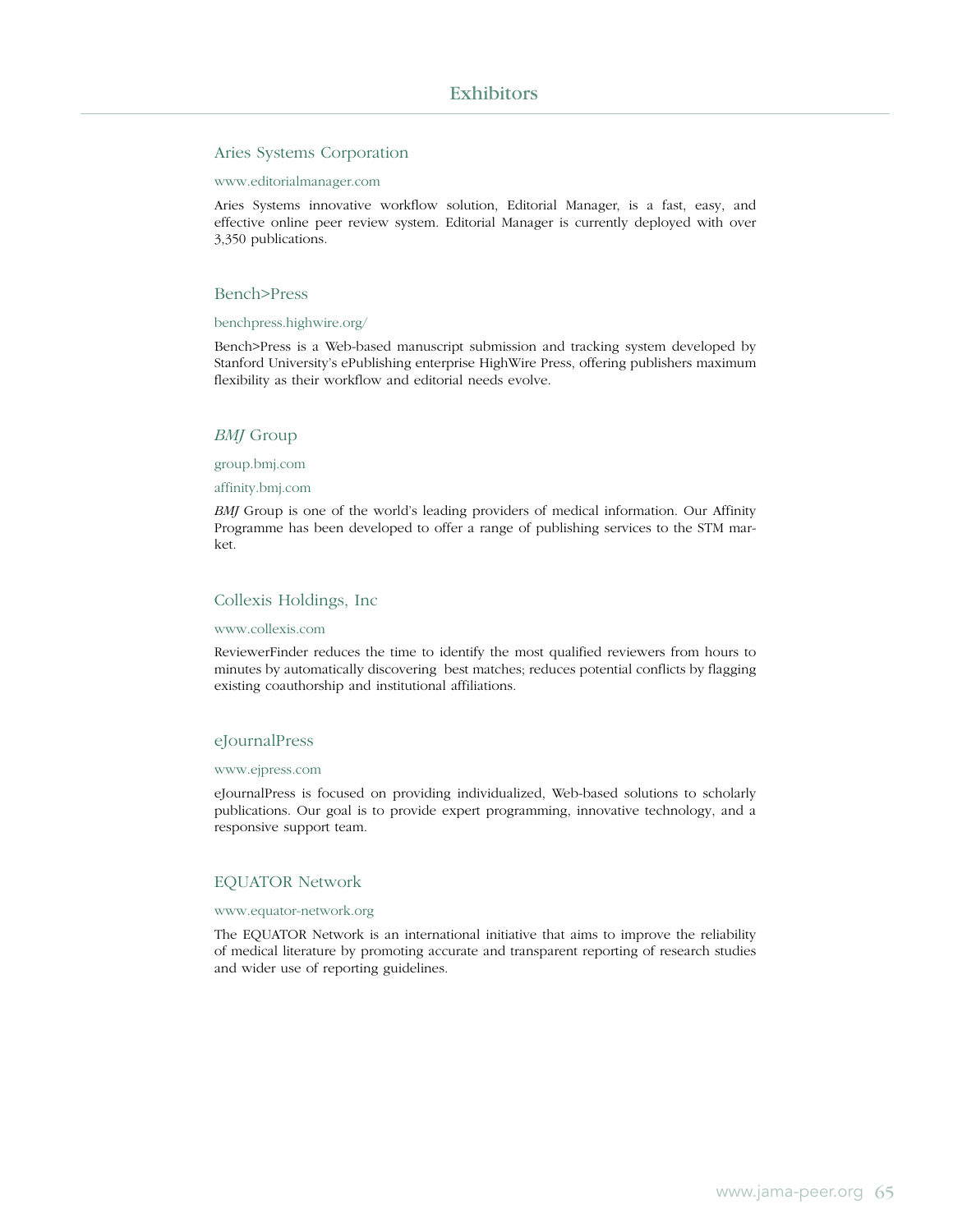#### Inera Inc

www.inera.com

Since 1992, Inera has supplied sophisticated editorial and production solutions to the publishing industry. Inera's eXtyles product family provides integrated tools for Microsoft Word and content management systems that automate editorial, reference linking, and XML production processes.

## *JAMA* and *Archives* Journals

pubs.ama-assn.org

www.jama.com

The *JAMA* & *Archives* family of journals comprises *JAMA*, the most widely circulated peer-reviewed medical journal in the world, as well as 9 specialty peer-reviewed *Archives* Journals.

#### Oxford University Press

#### www.oup.com

Featuring the new online version of the *AMA Manual of Style*. Stop by the OUP booth for a test drive!

#### SciVee

#### www.scivee.tv

SciVee's synchronized video products drive article views and traffic, generate new monetization and services, and expand readership through visual scientific communications. Its innovative technology and services power the rich media offerings of journals, publishers, societies, universities, and research institutions.

## The SQUIRE Project: Publication Guidelines for Quality Improvement Work

#### squire-statement.org

The SQUIRE guidelines (Standards for QUality Improvement Reporting Excellence) were developed through an extensive iterative group process; they are now endorsed by 7 journals. Detailed information is available at squire-statement.org.

#### Thomson Reuters

#### scientific.thomsonreuters.com

ScholarOne is the leading provider of innovative Web-based solutions for submission and peer review. The foremost commercial publishers, not-for-profit societies, university presses, and government agencies worldwide turn to ScholarOne to help them standardize, improve, and expedite administrative, editing, and reviewing processes.